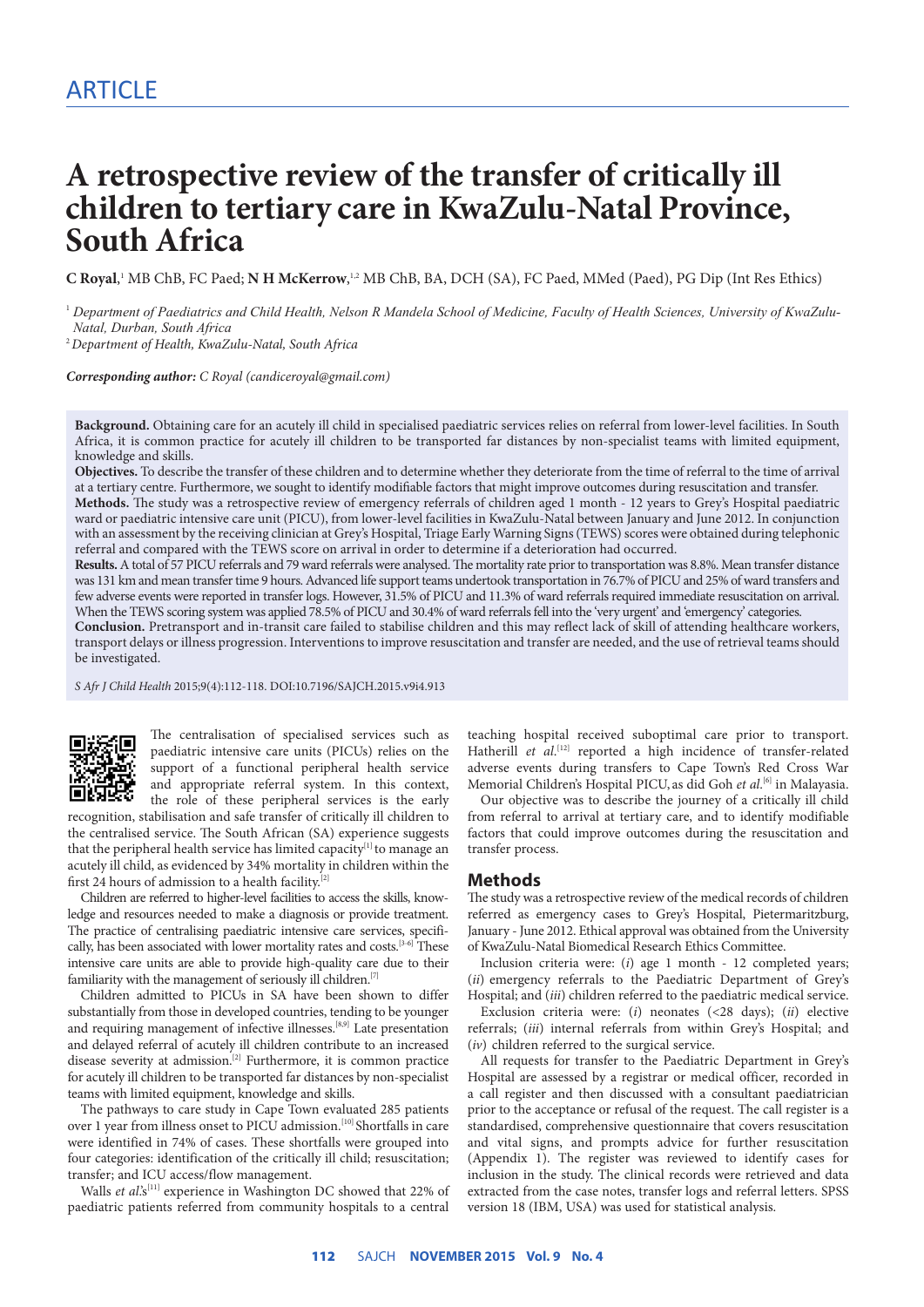Two methods were used to assess the outcome of patient transfers:

- Method 1: The clinical assessment of the receiving clinician on arrival of the child. Children were assessed as stable or unstable. They were deemed unstable on arrival if they required any one of the following: intubation and ventilation, correction of shock, abortion of seizures or the correction of hypoglycaemia (whole blood glucose <3 mmol/L) or hypothermia (axillary temperature <35°C).
- Method 2: Each child was assigned a triage category by identifying clinical signs and calculating the Triage Early Warning Signs (TEWS) score at the time of referral and on arrival (Appendix 2). TEWS is a composite, age-appropriate physiological scoring system that is the basis of the SA Triage Scale.<sup>[13]</sup> The use of TEWS has been validated in the Western Cape as a sensitive and specific method of identifying potentially seriously ill children.<sup>[13,14]</sup> The process of triaging a patient telephonically requires a rapid, efficient assessment, akin to the triaging of a patient in the accident and emergency department. TEWS scoring provides a rapid, validated assessment of patient stability with data that are readily available retrospectively. Based on the TEWS scores, patients were grouped into emergency, very urgent, urgent and routine priority categories. Children who had a documented emergency sign such as active convulsions or oxygen saturations <92% were placed in the emergency category. Children who arrived on a ventilator were not scored.

The Wilcoxon signed rank test was used to determine the correlation of patient diagnosis by referring and receiving clinicians. The *t*-test was used to evaluate a change in TEWS scores between the time of referral and time of arrival.

#### **Results**

During the 6-month study period, 229 children were accepted as acute referrals to Grey's Hospital. Of these, 93 children were excluded from the study – 31 because their primary problem was surgical and a further 62 due to missing or incomplete clinical records.

A total of 136 children were enrolled in the study – 57 acute referrals to the PICU and 79 referrals to the paediatric wards. Twelve of the PICU referrals demised prior to transfer and 124 were admitted to Grey's Hospital. A profile of these children is presented in Table 1.

Children admitted to the PICU were of a younger median age than those admitted to the wards. The gender split was similar within the two groups. Children admitted to the PICU were more likely to be of normal weight and unknown HIV status, while children referred to the wards were likely to have had a longer pretransfer stay and thus opportunity for their HIV status to be determined. HIV infection is not an exclusion criterion for admission to the PICU.

Children referred to both the PICU and the paediatric wards generally had more than one problem identified by the referring doctor. The most common problem referred to the PICU was pneumonia (46.9%), followed by gastrointestinal problems (18.1%), which was diarrhoeal disease in 17% of the cases, and to the paediatric wards was a neurological problem (32.8%) (Table 2). Seizures were the most common primary problem identified at the time of referral to the wards (12.7%). The Wilcoxon signed rank test revealed no significant differences between the primary problem identified at the referring and referral centers (PICU *p*=0.108; wards *p*=0.789).

Indication for referral to the PICU was for treatment in 97.8% of cases, 51.1% specifically for ventilation. A need for radiological investigations to reach a diagnosis was the indication for referral for the remaining case. In contrast, the indication given by the referring centre for children referred to the paediatric wards was for assistance in making a diagnosis in all 79 cases. Further investigation was required in 58.2% of the children, while 41.8% required a specialist opinion.

The referring clinician was an intern, community service officer or medical officer in 78.9% of PICU referrals and 94% of ward referrals. For 20% of referrals to the PICU and 18% to the wards, transfer

followed on-site assessment by a paediatrician. Prior to transportation, 8.8% of children demised; all of these had been referred to the PICU. Distances between facilities relied on Department of Health data on the distance of each facility to its head office, which is 4 km from Grey's Hospital. The distance travelled averaged 131.5 km, with a range of 4.4 km to 424.9 km and a median of 110 km. The total time to transfer a child, from acceptance for transfer and arrival at Grey's Hospital, is presented in Table 3. Of note is that the mean transfer time to the PICU was longer than to the wards.

Characteristics of the transfers are presented in Table 4. All transfers to the wards and 92.5% of PICU transfers were undertaken by road. Advanced life support (ALS) teams were used for 76.7% of PICU and 25% of ward transfers.

## **Table 1. Population characteristics PICU (***n***=45) Wards (***n***=79)** Age (months), median 6 19 Gender (male), *n* (%) 23 (51.1) 46 (58.2) Nutritional status (*n*=106) Normal, *n* (%) 30 (73.2) 33 (50.0) Underweight for age, *n* (%) 11 (26.8) 32 (48.5) Overweight for age,  $n$  (%) 0 (0) 1 (1.5) HIV status (*n*=114) Infected,  $n$  (%)  $4$  (9.3) 15 (21.1) Uninfected, *n* (%) 11 (25.6) 28 (39.4) Unknown, *n* (%) 28 (65.1) 28 (39.4)

## **Table 2. Referral diagnosis Patient problem PICU (***n***=88),** *n* **(%) Wards (***n***=131),** *n* **(%)** Respiratory 41 (46.9) 25 (19.1) Neurological 9 (10.2) 43 (32.8) Cardiac 4 (4.5) 14 (10.7) Gastrointestinal 16 (18.1) 14 (10.7) Renal 0 10 (7.6) Haematological 0 4 (3.0) Metabolic  $1 (1.1)$  0 Infective 0 15 (11.5) Other 17 (19.3) 6 (4.6)

#### **Table 3. Transfer times and distances**

| <b>PICU</b>    | Wards         |
|----------------|---------------|
|                |               |
| $3.80 - 18.75$ | $1.5 - 25.5$  |
| 9.5            | 8.6           |
| 8.6            | 4.0           |
|                |               |
| $4.4 - 424.9$  | $4.4 - 271.0$ |
| 130            | 133           |
| 110            | 110           |
|                |               |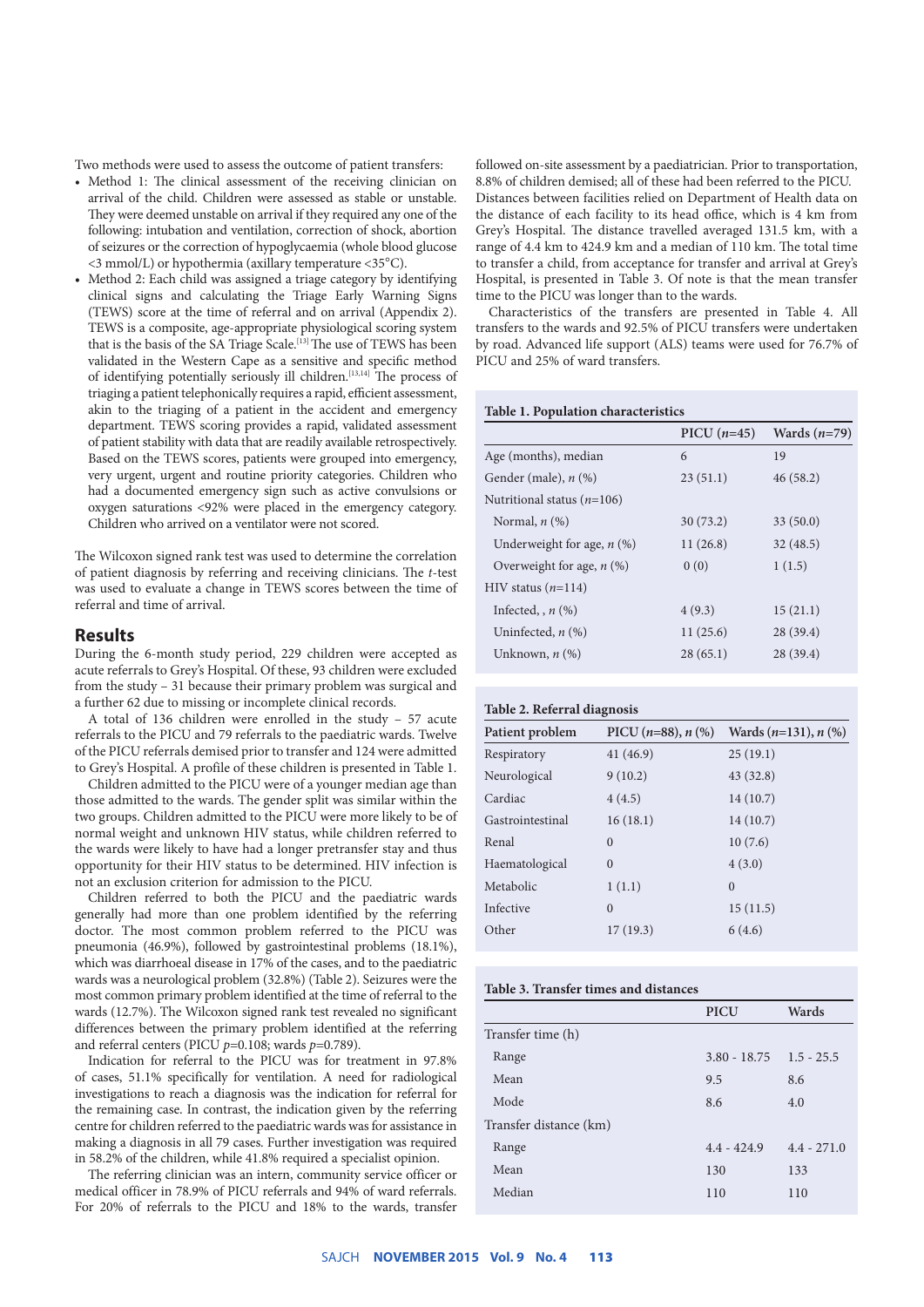No children being transported to the wards experienced problems in transit, compared with 15.5% of those destined for the PICU. The majority of these problems related to modalities of care. Children were ventilated during transfer in 28% of referrals to PICU and complications were experienced en route in 12.5%.

At the time of referral request, 82.4% of children referred to the PICU were unstable compared with 15% referred to the wards. Over half of the children required respiratory support while 24.4% required correction of shock. This resuscitation appears to have been short-lived, as on arrival 78.5% of children admitted to the PICU and 30.4% to the wards fell into the 'very urgent' and 'emergency' categories when TEWS was applied. A comparison of these scores reveals no statistically significant difference (PICU *p*=0.202; wards *p*=1.810). The mean change in TEWS was –0.52 for the PICU and –0.6 for ward referrals. Table 5 depicts the TEWS score at time of requesting transfer, subsequent resuscitation prior to transfer and the TEWS score on arrival at Grey's Hospital.

The subjective assessment on arrival by the receiving clinician revealed that 31.5% and 11.3% of referrals to the PICU and the wards, respectively, required immediate resuscitation. On arrival at Grey's Hospital, 14% of children referred to the PICU required intubation

**Table 4. Characteristics of transfers**

|                                          | <b>PICU</b> | Wards    |
|------------------------------------------|-------------|----------|
| Method of transportation (%)             |             |          |
| Road                                     | 92.5        | 100      |
| Air                                      | 7.5         | $\theta$ |
| Expertise undertaking transportation (%) |             |          |
| <b>ALS</b>                               | 76.7        | 25.0     |
| Basic life support                       | 23.3        | 75.0     |
| Problems in transit, $n$ (%)             |             |          |
| Nil                                      | 38 (84.4)   | 79 (100) |
| Required intubation                      | 2(4.4)      | $\Omega$ |
| Lost intravascular access                | 3(6.7)      | $\Omega$ |
| Seizures in transit                      | 1(2.2)      | $\Omega$ |
| Intercostal drain dislodged              | 1(2.2)      | $\Omega$ |

#### **Table 5. TEWS and resuscitation at referring centre**

and ventilation, 17.5% were assessed to be shocked and 5% had no intravenous access.

#### **Discussion**

Every day, children are referred from lower-level facilities to specialised paediatric services, yet little is known about the effect of such referrals on the acutely ill child in developing countries. Evidence from the developed world confirms the value of a specialised transfer process that includes the appropriate pre- and intratransfer care provided by specialised staff.<sup>[15,16]</sup> This study was conducted in a health service without specialised transfer teams and in a context characterised by unstable children, high pretransfer mortality, prolonged transfer time and high rates of adverse events in transit.

#### **Pretransport care**

Pretransport care is essential to ensuring a safe paediatric referral. The 8.8% of referrals who died before transfer is a concern. These children had a similar profile to those who were transferred. Most had pneumonia and a third of the deaths occurred at the time of intubation. These deaths could be the result of multiple factors, including: advanced disease, poor care and limited skills at the referring facility, especially in paediatric intubation; or transport delays. At the time of this study the inpatient death rate for children <5 years was 5.2% in KwaZulu-Natal.<sup>[17]</sup> The discrepancy between these figures underlines that the children who are being referred represent an at-risk group.

Resuscitation at the referring facility was required in 70 (51%) of all referrals, and 34 children, three of whom were initially referred to the paediatric wards, required intubation and ventilation prior to transfer. This failure of referring clinicians to appreciate the unstable condition of their patient reflects the lack of confidence and competencies in the ability to care for critically ill children at a district facility. These concerns have been cited in the South African study by Nkabinda et al.,<sup>[18]</sup> who reviewed community service medical officers' experience of working in district hospitals in KwaZulu-Natal and identified paediatric resuscitation and intubation as a skill domain in which confidence was lacking.We propose interventions to improve resuscitation and intubation skills in the periphery.

Respiratory problems accounted for 46.9% of referrals to the PICU. This finding is in line with the developed world and reiterates the need for pretransport care to be undertaken by those experienced in paediatric ventilation.<sup>[19]</sup> Only 20% of PICU referrals had been seen by a paediatrician. Incentives to attract specialists to outlying areas need to be explored.

|                                            | <b>PICU</b>              |                        | Wards                                    |                |
|--------------------------------------------|--------------------------|------------------------|------------------------------------------|----------------|
|                                            | TEWS at time of referral | <b>TEWS</b> on arrival | TEWS at time of referral TEWS on arrival |                |
| TEWS score                                 |                          |                        |                                          |                |
| Mean (SD)                                  | 6.43(1.70)               | 5.91(2.15)             | 4.20(1.91)                               | 3.6(2.29)      |
| Median                                     | 10                       | 6                      | $\overline{4}$                           | $\mathfrak{Z}$ |
| Routine, %                                 | 5.4                      | 7.1                    | 24.6                                     | 42.0           |
| Urgent, %                                  | 13.5                     | 14.3                   | 35.1                                     | 27.5           |
| Very urgent, %                             | 24.3                     | 32.1                   | 21.1                                     | 11.6           |
| Emergency, %                               | 56.8                     | 46.4                   | 19.3                                     | 18.8           |
| Resuscitation at referring centre, $n$ (%) |                          |                        |                                          |                |
| Nil                                        | 9(20.1)                  |                        | 67(84.8)                                 |                |
| Ventilation                                | 31(56.3)                 |                        | 3(3.7)                                   |                |
| Correction of shock                        | 11(24.4)                 |                        | 3(3.7)                                   |                |
| Other                                      | 5(11.1)                  |                        | 6(7.5)                                   |                |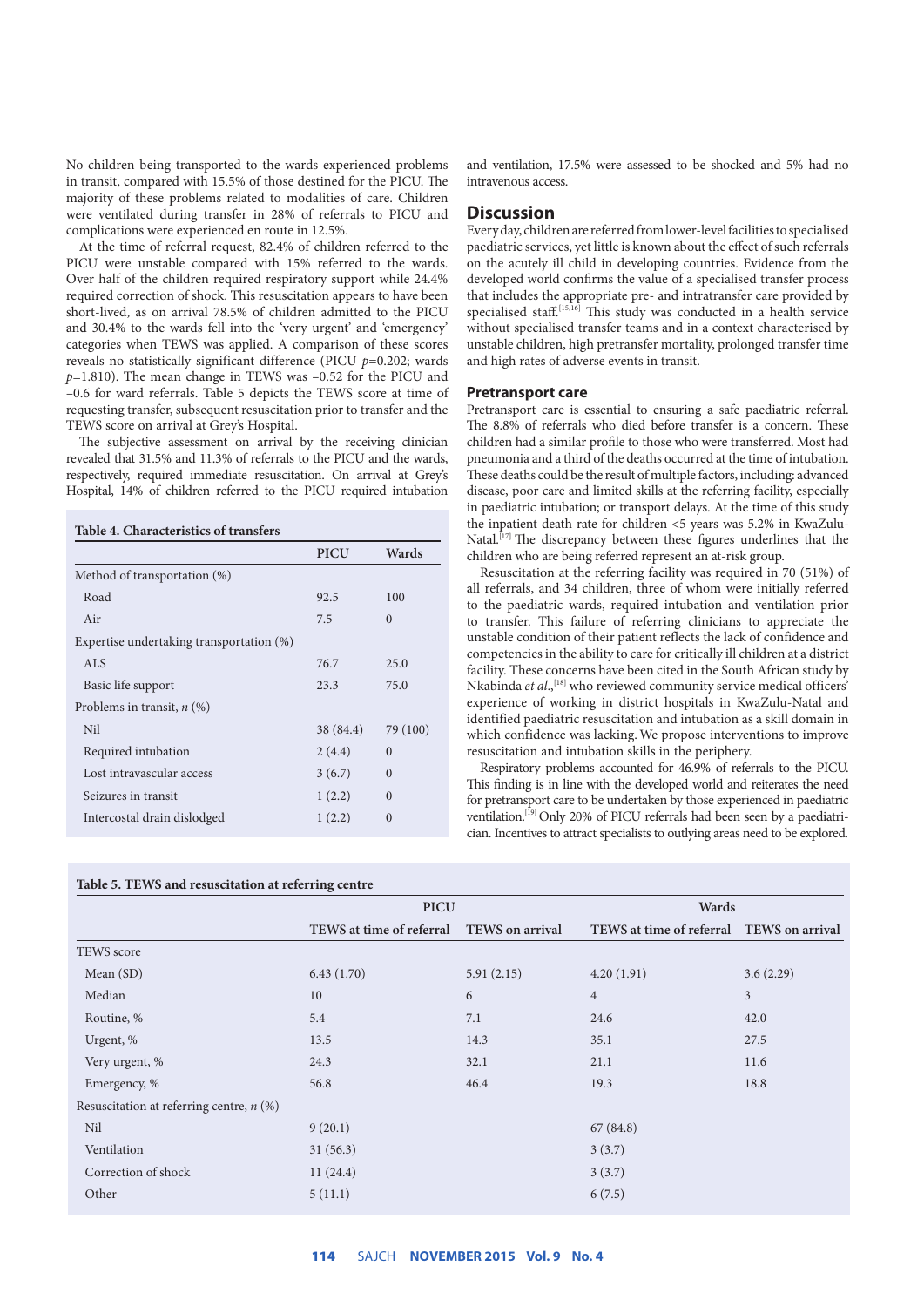#### **In-transit care**

Transportation occurred almost exclusively by road and time delays were a major problem, with a mean delay of 9 hours from time of referral to time of arrival. This may be attributed to the lack of availability of Emergency Medical Service crews, especially those with ALS skills, as well as ambulances with appropriate equipment such as transport ventilators. Transfer distances occurred over relatively long distances, with a mean transfer distance for PICU referrals of 130 km in contrast to 31 km reported in England and Wales.<sup>[15]</sup>

Staff with skills limited to basic life support were responsible for in-transit care for 75% of ward transfers and 25% of PICU transfers. A study in the UK reported 81% use of retrieval teams for PICU transfers.[15] Although this figure is not dissimilar to the use of ALS crews used in our study, it must be recognised that the UK retrieval teams include a doctor proficient in the care of critically ill paediatric patients, a skills set that an ALS-trained paramedic does not necessarily have.

On review of transfer logs, 15.6% of PICU referrals reported problems during transportation although no problems were reported from the ward referrals. International studies vary with regard to the incidence of adverse events in transfer, from 87.5% with nonspecialised teams<sup>[6]</sup> to 4% with retrieval teams.<sup>[15]</sup> The paucity of adverse events reported coupled with the high proportion of both PICU and ward patients falling into the emergency and very urgent groups by TEWS scoring suggests a lack of insight in those undertaking these transfers.

#### **Outcome of the referral**

Although resuscitation occurred at referring facilities, on arrival at Grey's Hospital the majority of children referred to the PICU and almost a third referred to the wards still fell into the very urgent and emergency categories of triage acuity. Additionally, 31.5% of children referred to the PICU and 11.3% referred to the wards required immediate resuscitation. Children's vital signs did not improve toward physiological ranges during referral as represented by the lack of statistically significant difference between TEWs at referral and on arrival. Pretransport and in-transit care failed to stabilise children and this may reflect lack of skill of attending healthcare workers, transport delays or illness progression.

#### **Study limitations**

As this was a retrospective study, incomplete clinical records and inadequate documentation was a limitation. This is notable in that not all children could be ascribed a TEWS score at base and/or on arrival owing to a lack of recording or measuring of vital signs.

#### **Recommendations**

From this study it is apparent that paediatric referrals are hampered by time delays and that pretransport and in-transit care is suboptimal. A need for improved competencies in the management of the acutely ill child at district level hospitals is highlighted. Further research is required to assess the feasibility and the potential benefit of the institution of retrieval teams in a developing world setting, particularly for the transfer of patients to the PICU.

#### **Conclusion**

In SA's current public health system, paediatric specialist care and intensive care specifically is centralised to tertiary institutions, with a resultant reliance on a referral system. The drainage area of tertiary facilities varies but often encompasses multiple district facilities with a large geographic distribution. Attempts to bring specialist paediatric services to district-level facilities are underway but are unlikely to be realised in the short term. Moreover, critical care in a tertiary PICU remains preferable. Child Healthcare Problem Identification Programme (Child PIP) data has repeatedly identified lack of access to high care or ICU beds as a modifiable factor in child deaths. Advances such as telemedicine have a role in connecting district facilities with specialists, but are less useful in the care and stabilisation of an acutely ill child.

This study has shown that paediatric referrals in KwaZulu-Natal are both inefficient and take place over long distances. Acutely ill children are not successfully stabilised at base or during transfer, resulting in a higher morbidity and mortality than in the developed world. The use of retrieval teams requires urgent investigation if there is to be an improvement in paediatric care and a reduction in childhood mortality.

#### **References**

- 1. Department of Health, South Africa. The First Triennial Report of the Committee on Morbidity and Mortality in Children under 5 years (CoMMiC), April 2011. www.health.gov.za/docs/reports/2011/morbreport.pdf (accessed on 20 February 2014).
- 2. Stephen CR, Bamford LJ, Patrick ME, Wittenberg DF, eds. Saving Children 2009: Five years of Data. A sixth survey of child healthcare in South Africa. Pretoria: Tshepesa Press, MRC, CDC, 2009.
- 3. Pearson G, Shann F, Barry P, et al. Should paediatric intensive care be centralized? Trent versus Victoria. Lancet 1997;349(9060):1213-1217. [http:// dx.doi.org/10.1016/S0140-6736(96)12396-5]
- 4. Pollack MM, Alexander SR, Clarke N, Ruttimann UE, Tesselaar HM. Improved outcomes from tertiary center paediatric intensive care: A statewide comparison of tertiary and nontertiary care facilities. Crit Care Med 1991;19(2):150-159. [http://dx.doi.org/10.1097/00003246-199102000-00007 ]
- 5. Edwards ED, Fardy CH. Which children need to be transferred to the paediatric intensive care unit? Paediatr Child Health 2007;17(7):295-299. [http://dx.doi. org/10.1016/j.paed.2007.04.002 ]
- 6. Goh AY, Abdel-Latif Mel A, Lum LC, Abu-Bakar MN. Outcome of children with different accessibility to tertiary pediatric intensive care in a developing country--a prospective cohort study. Intensive Care Med 2003;29(1):97-102. 7. Bennett NR. Transfer of the critically ill child. Current Paediatrics 1995;5(1):4-9.
- 8. Morrow BM, Argent AC, Jeena PM, Green RJ. Guidelines for the diagnosis, treatment and prevention of paediatric ventilator-associated pneumonia. S Afr Med J 2009;99(4):255-267.
- 9. Delport SD, Brisley T. Aetiology and outcome of severe community-acquired pneumonia in children admitted to a paediatric intensive care unit. S Afr Med J 2002, 92(11):907-911.
- 10. Hodkinson P, Argent A, Wallis L. Paediatric emergency and critical care: Learning points and possible interventions from a longitudinal study of paediatric emergency care and referral pathways. www.eci-sa.org/faculty/ hodkinson/pathways-to-care (accessed 20 January 2015).
- 11. Walls TA, Chamberlain JM, Strohm-Faber J, Klein BL. Improving pretransport care of emergency pediatric patients: An assessment of referring hospital care. Pediatr Emerg Care 2010;26(8):567-570. [http://dx.doi.org/10.1097/ PEC.0b013e3181ea71f8]
- 12. Hatherill M, Waggie Z, Reynolds L, Argent A. Transport of critically ill children in a resource-limited setting. Intensive Care Med 2003;29(9):1547-1554. [http://dx.doi.org/10.1007/s00134-003-1888-7]
- 13. Twomey M, Cheema B, Buys H, et al. Vital signs for children at triage: A multicenter validation of the revised South African Triage Scale (SATS) for children. S Afr Med J 2013;103(5):304-308. [http://dx.doi.org/10.7196/ SAMJ.6877]
- 14. Cheema B, Stephen C, Westwood A. Paediatric triage in South Africa. S Afr J Child Health 2013;7(2):43-45. [http://dx.doi.org/10.7196/sajch.585]
- 15. Ramnarayan P, Thiru K, Parslow RC, Harrison DA, Draper ES, Rowan KM. Effects of specialist retrieval teams on outcomes in children admitted to paediatric intensive care units in England and Wales: A retrospective cohort study. Lancet 2010;376(9742):698-704. [http://dx.doi.org/10.1016/S0140- 6736(10)61113-0]
- 16. Stroud MH, Tautman MS, Meyer K, et al. Pediatric and neonatal interfacility transportation: Results from a national consensus conference. Pediatrics 2013;132(2):359-366. [http://dx.doi.org/10.1542/peds.2013-0529]
- 17. District Health Information System (DHIS) Database. National Department of Health. http://hisp.org/ (accessed September 2014).
- 18. Nkabinda TC, Ross A, Reid S, Nkwanyana NM. Internship training adequately prepares South African medical graduates for community service - with some important exceptions. S Afr Med J 2013;103(12): 930-934. [http://dx.doi. org/10.7196/SAMJ.6702]
- 19. Ajizian SJ, Nakagawa TA. Interfacility transfer of the critically ill pediatric patient. Chest 2007;132(4):1361-1367. [http://dx.doi.org/10.1378/chest.07-0222]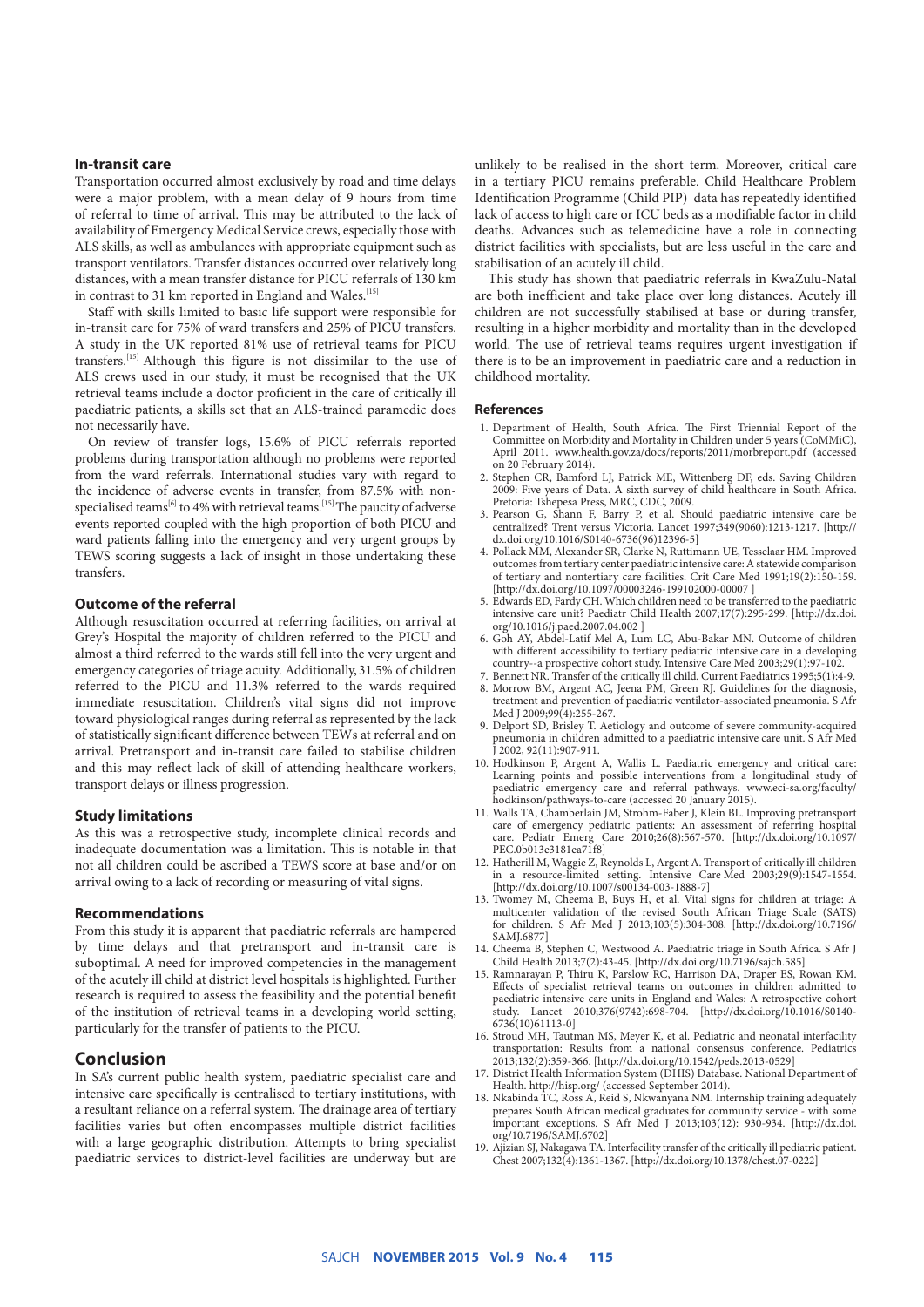| Appendix 1. Paediatric monitoring and handover sheet       |                        |                                                                |                      |                            |          |                               |                                                                                                                                           |           |                                    |                                      |                       |                               |        |                                      |
|------------------------------------------------------------|------------------------|----------------------------------------------------------------|----------------------|----------------------------|----------|-------------------------------|-------------------------------------------------------------------------------------------------------------------------------------------|-----------|------------------------------------|--------------------------------------|-----------------------|-------------------------------|--------|--------------------------------------|
| Health: KwaZulu-Natal                                      |                        |                                                                |                      |                            |          |                               | Form Reference Number: Paed/29                                                                                                            |           |                                    |                                      |                       |                               |        | <b>Clinical Records: Paediatrics</b> |
| Date:                                                      |                        |                                                                |                      |                            |          |                               | Monitoring & handover sheet for paediatric transfers<br>(to be completed by referring and receiving doctors starting at time of referral) |           |                                    |                                      |                       |                               | Time:  |                                      |
| Patient Name:                                              |                        |                                                                |                      |                            |          | Date of Birth:                |                                                                                                                                           |           |                                    | DoT:<br>DoA:                         |                       |                               |        |                                      |
|                                                            |                        |                                                                |                      |                            |          |                               |                                                                                                                                           |           |                                    |                                      |                       |                               |        |                                      |
| 1)<br><b>REFERRING AND RECEIVING INFORMATION</b>           |                        |                                                                |                      |                            |          |                               |                                                                                                                                           |           |                                    |                                      |                       |                               |        |                                      |
|                                                            | <b>Hospital</b>        |                                                                |                      | Ward                       |          |                               | <b>Doctor</b>                                                                                                                             |           |                                    |                                      | <b>Designation</b>    |                               |        | <b>Contact number</b>                |
| Referring                                                  |                        |                                                                |                      |                            |          | Junior:                       |                                                                                                                                           |           |                                    |                                      |                       |                               |        |                                      |
|                                                            |                        |                                                                |                      |                            |          | Senior:                       |                                                                                                                                           |           |                                    |                                      |                       |                               |        |                                      |
| <b>Receiving</b>                                           |                        |                                                                |                      |                            |          | Junior:                       |                                                                                                                                           |           |                                    |                                      |                       |                               |        |                                      |
|                                                            |                        |                                                                |                      |                            |          | Senior:                       |                                                                                                                                           |           |                                    |                                      |                       |                               |        |                                      |
| 2)<br><b>CAREGIVER INFORMATION</b>                         |                        |                                                                |                      |                            |          |                               |                                                                                                                                           |           |                                    |                                      |                       |                               |        |                                      |
| Accompanying<br>caregiver:                                 |                        |                                                                |                      |                            |          | Relationship:                 |                                                                                                                                           |           |                                    |                                      | Contact number:       |                               |        |                                      |
| 3)<br><b>NUTRITION</b>                                     |                        |                                                                |                      |                            |          |                               |                                                                                                                                           |           |                                    |                                      |                       |                               |        |                                      |
| <b>OWFA</b>                                                | Normal                 |                                                                | <b>UWFA</b>          |                            | Marasmus |                               | Kwashiorkor                                                                                                                               |           | M-K                                | Unknown                              |                       | Weight:                       |        | .kg                                  |
|                                                            |                        |                                                                |                      |                            |          |                               |                                                                                                                                           |           |                                    |                                      |                       |                               |        |                                      |
| <b>HIV</b><br>4)                                           |                        |                                                                |                      |                            |          |                               |                                                                                                                                           |           |                                    | Not tested                           |                       | Not tested                    |        |                                      |
| <b>Laboratory test</b>                                     | Negative               |                                                                | Exposed              |                            |          | Infected                      | No result                                                                                                                                 |           |                                    | (but indicated)                      |                       | (not indicated)               |        | Unknown                              |
| <b>Clinical</b>                                            | Stage I                |                                                                | Stage II             |                            |          | Stage III                     | Stage IV                                                                                                                                  |           |                                    | Not staged<br>(but indicated)        |                       | Not staged<br>(not indicated) |        | Unknown                              |
| <b>ARV</b>                                                 |                        | Current                                                        |                      |                            | Ever     |                               | Never (but indicated)                                                                                                                     |           |                                    |                                      | Never (not indicated) |                               |        | Unknown                              |
| <b>CURRENT CONDITION (CIRCLE APPLICABLE)</b><br>5)         |                        |                                                                |                      |                            |          | TIME:                         |                                                                                                                                           |           |                                    |                                      |                       |                               |        |                                      |
|                                                            | Temp:<br><b>Vitals</b> |                                                                |                      | PR:                        |          |                               |                                                                                                                                           | RR:       |                                    |                                      | Sats:                 |                               |        |                                      |
|                                                            | Airway                 |                                                                | Critical             |                            |          |                               | Narrow                                                                                                                                    |           |                                    |                                      |                       |                               |        | Normal                               |
|                                                            | <b>Breathing</b>       |                                                                | Needs IPPV           |                            |          |                               | Needs oxygen                                                                                                                              |           |                                    | Hyperventilation                     |                       |                               | Normal |                                      |
|                                                            | <b>Circulation</b>     |                                                                |                      | Shock (Cap refill > 3s)    |          |                               | Hypovolaemia<br>Response to Pain                                                                                                          |           | Hypervolaemia<br>Response to Voice |                                      |                       |                               |        | Normal                               |
| <b>Consciousness (AVPU)</b>                                | <b>Convulsions</b>     |                                                                |                      | Unconscious<br>In hospital |          |                               | Before arrival                                                                                                                            |           |                                    | Past                                 |                       |                               |        | Alert<br>Never                       |
|                                                            | <b>Dehydration</b>     |                                                                |                      | 10%                        |          |                               | 5%                                                                                                                                        |           |                                    | Oedema                               |                       |                               |        | Normal                               |
| <b>IMCI classification</b>                                 |                        |                                                                |                      | "Red"                      |          | "Yellow"                      |                                                                                                                                           |           |                                    |                                      |                       |                               |        | "Green"                              |
|                                                            | <b>Infection</b>       |                                                                | SIRS ("toxic shock") |                            |          |                               | Needs IV agent                                                                                                                            |           |                                    | Needs oral agent                     |                       |                               |        | No.                                  |
| SIGNIFICANT BIOCHEMICAL PROBLEMS (CIRCLE APPLICABLE)<br>6) |                        |                                                                |                      |                            |          |                               |                                                                                                                                           |           |                                    |                                      |                       |                               |        |                                      |
| Hypoxia (Sats in air                                       |                        |                                                                | Hypoglycaemia        |                            |          | pH < 7.2                      | $K^*$ < 2.0                                                                                                                               | $K^+ > 6$ |                                    | $Na+<120$                            |                       | Na <sup>+</sup> > 150         |        | Albumin < 20                         |
| <b>REASON FOR TRANSFER OR NON-ACCEPTANCE</b><br>7)         |                        |                                                                |                      |                            |          |                               |                                                                                                                                           |           |                                    |                                      |                       |                               |        |                                      |
| Accepted(circle applicable):                               |                        |                                                                |                      |                            |          | <b>YES</b>                    |                                                                                                                                           |           |                                    | <b>NO</b>                            |                       |                               |        | <b>ICD 10</b>                        |
| Main diagnosis / problem:                                  |                        |                                                                |                      |                            |          |                               |                                                                                                                                           |           |                                    |                                      |                       |                               |        |                                      |
| Other diagnoses / problems:                                |                        |                                                                |                      |                            |          |                               |                                                                                                                                           |           |                                    |                                      |                       |                               |        |                                      |
| Prognosis for survival:                                    |                        |                                                                |                      | Excellent                  |          |                               | Good                                                                                                                                      |           |                                    |                                      | Indeterminate         |                               |        | Guarded                              |
| Prognosis for normal outcome:                              |                        |                                                                |                      | Excellent                  |          |                               | Good                                                                                                                                      |           |                                    |                                      | Indeterminate         |                               |        | Guarded                              |
| Main reason for transfer / non acceptance:                 |                        |                                                                |                      |                            |          |                               |                                                                                                                                           |           |                                    |                                      |                       |                               |        |                                      |
| 8)<br><b>URGENT MANAGEMENT</b>                             |                        |                                                                |                      |                            |          |                               |                                                                                                                                           |           |                                    |                                      |                       |                               |        |                                      |
|                                                            |                        |                                                                |                      |                            |          | Specific Rx (circle or state) |                                                                                                                                           |           |                                    |                                      | <b>Other Rx</b>       |                               |        |                                      |
|                                                            | Airway                 | ETT / oral airway / none                                       |                      |                            |          |                               | Oxygen delivery:                                                                                                                          |           |                                    |                                      |                       |                               |        |                                      |
| <b>Breathing</b><br><b>Circulation/Shock</b>               |                        | IPPV / Bag / Spontaneous                                       |                      |                            |          |                               |                                                                                                                                           |           |                                    | Oxygen monitoring:<br>Volume expand: |                       |                               |        |                                      |
| <b>Dehydration</b>                                         |                        | Intra-osseous / peripheral IV / central IV / none<br>IV / Oral |                      |                            |          |                               |                                                                                                                                           |           | $\frac{1}{2}$ DD / ORS:            |                                      |                       |                               |        |                                      |
| <b>Consciousness</b>                                       |                        | Protect airway:                                                |                      |                            |          |                               |                                                                                                                                           |           |                                    | Coma position:                       |                       |                               |        |                                      |
| <b>Infection</b>                                           |                        |                                                                | IV antibiotic stat:  |                            |          |                               |                                                                                                                                           |           |                                    | Steroid / antipyretic:               |                       |                               |        |                                      |
| 9)<br><b>PAIN ASSESSMENT</b>                               |                        |                                                                |                      |                            |          |                               |                                                                                                                                           |           |                                    |                                      |                       |                               |        |                                      |
| No pain                                                    |                        |                                                                |                      | Mild pain                  |          |                               |                                                                                                                                           |           | Moderate pain                      |                                      |                       |                               |        | Severe pain                          |
| Analgesia plan:                                            |                        |                                                                |                      |                            |          |                               |                                                                                                                                           |           |                                    |                                      |                       |                               |        |                                      |
|                                                            |                        |                                                                |                      |                            |          |                               |                                                                                                                                           |           |                                    |                                      |                       |                               |        |                                      |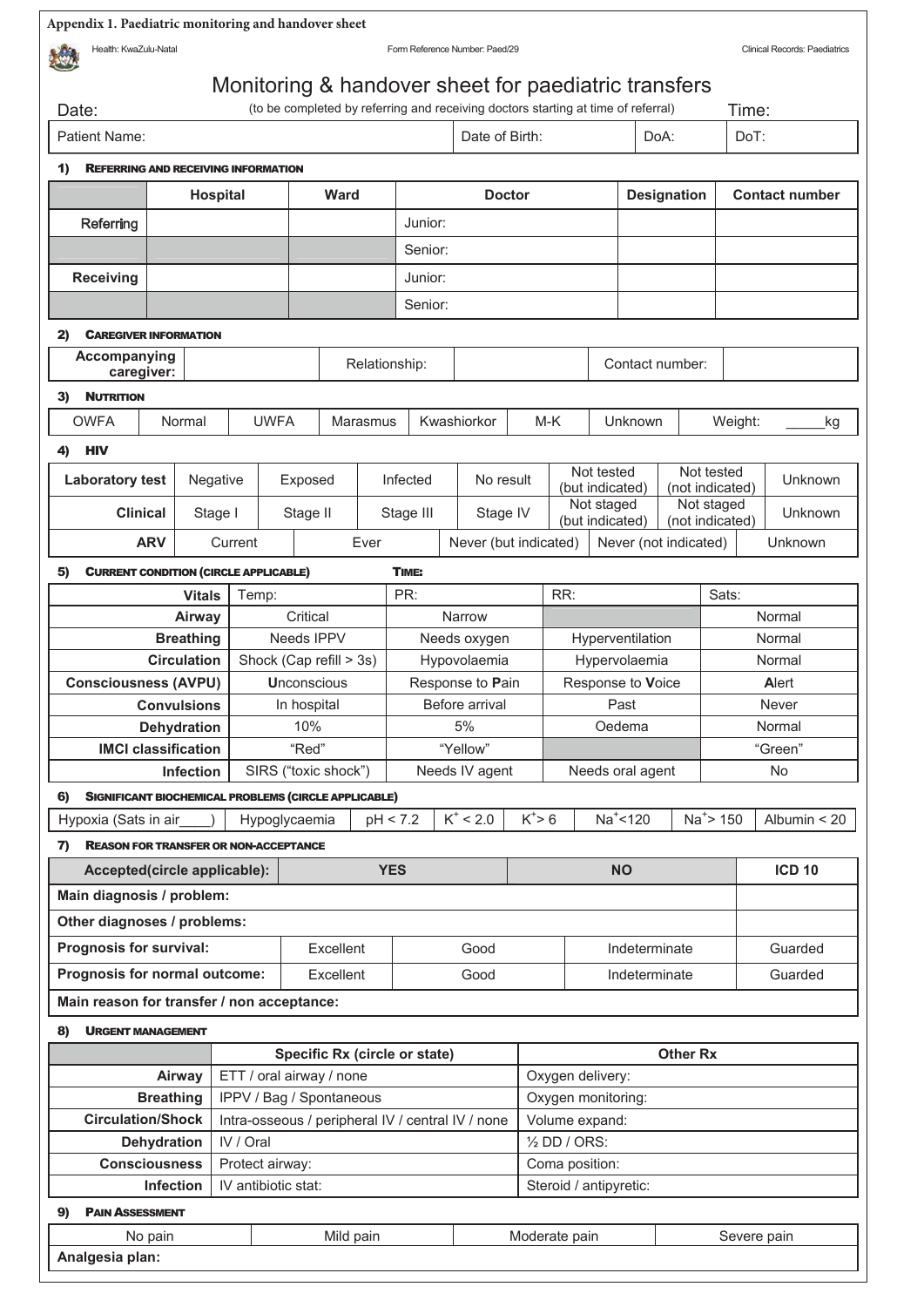#### **Appendix 1 (cont.). Paediatric monitoring and handover sheet**

麻

Health: KwaZulu-Natal **Form Reference Number: Paed/08** Clinical Records: Paediatrics Clinical Records: Paediatrics

### 10) ONGOING MONITORING AND RESPONSIBILITY WHILE AWAITING EMRS

|                                          | <b>Name</b>                                |                                      |                          |                                                          |                  | Rank                                          |                    |                                        |                  |                                                                                                                                              | <b>Contact number</b> |                                               |                    |  |
|------------------------------------------|--------------------------------------------|--------------------------------------|--------------------------|----------------------------------------------------------|------------------|-----------------------------------------------|--------------------|----------------------------------------|------------------|----------------------------------------------------------------------------------------------------------------------------------------------|-----------------------|-----------------------------------------------|--------------------|--|
| <b>Doctor</b>                            |                                            |                                      |                          |                                                          |                  |                                               |                    |                                        |                  |                                                                                                                                              |                       |                                               |                    |  |
| <b>Nurse</b>                             |                                            |                                      |                          |                                                          |                  |                                               |                    |                                        |                  |                                                                                                                                              |                       |                                               |                    |  |
| <b>Time</b>                              | Temp                                       | Heart<br>rate                        | Resp<br>rate             | <b>Sats</b>                                              | FiO <sub>2</sub> | IV site<br>O <sub>2</sub><br>device<br>secure |                    | IV<br>control<br>device                | IV rate          | <b>AVPU</b><br>score                                                                                                                         | <b>BP</b>             |                                               | Sign               |  |
|                                          |                                            |                                      |                          |                                                          |                  |                                               |                    |                                        |                  |                                                                                                                                              |                       |                                               |                    |  |
|                                          |                                            |                                      |                          |                                                          |                  |                                               |                    |                                        |                  |                                                                                                                                              |                       |                                               |                    |  |
|                                          |                                            |                                      |                          |                                                          |                  |                                               |                    |                                        |                  |                                                                                                                                              |                       |                                               |                    |  |
|                                          |                                            |                                      |                          |                                                          |                  |                                               |                    |                                        |                  |                                                                                                                                              |                       |                                               |                    |  |
|                                          |                                            |                                      |                          |                                                          |                  |                                               |                    |                                        |                  |                                                                                                                                              |                       |                                               |                    |  |
|                                          |                                            |                                      |                          |                                                          |                  |                                               |                    |                                        |                  |                                                                                                                                              |                       |                                               |                    |  |
| On transfer<br>to                        |                                            |                                      |                          |                                                          |                  |                                               |                    |                                        |                  |                                                                                                                                              |                       |                                               |                    |  |
| ambulance                                |                                            |                                      |                          | 11) PROBLEMS ARISING AND THEIR PLANS WHILE AWAITING EMRS |                  |                                               |                    |                                        |                  |                                                                                                                                              |                       |                                               |                    |  |
|                                          | Problem                                    |                                      |                          |                                                          |                  | Plan                                          |                    |                                        |                  | <b>Discussed with</b>                                                                                                                        |                       |                                               | <b>Verified by</b> |  |
|                                          |                                            |                                      |                          |                                                          |                  |                                               |                    |                                        |                  |                                                                                                                                              |                       |                                               |                    |  |
|                                          |                                            |                                      |                          |                                                          |                  |                                               |                    |                                        |                  |                                                                                                                                              |                       |                                               |                    |  |
| <b>12) PATIENT TRANSPORT INFORMATION</b> |                                            |                                      |                          |                                                          |                  |                                               |                    |                                        |                  |                                                                                                                                              |                       |                                               |                    |  |
|                                          | Time accepted                              |                                      | Receiving                | <b>Doctor</b>                                            |                  |                                               | Rank               |                                        | <b>Telephone</b> |                                                                                                                                              | Plan                  | Sign                                          |                    |  |
|                                          |                                            |                                      | Hospital                 |                                                          |                  |                                               |                    |                                        |                  |                                                                                                                                              |                       |                                               |                    |  |
|                                          | <b>Time EMRS called</b>                    |                                      | <b>EMRS Ops</b>          |                                                          | Operator         |                                               | <b>Designation</b> |                                        | <b>Telephone</b> | Plan                                                                                                                                         |                       |                                               | Sign               |  |
|                                          |                                            |                                      | Centre                   |                                                          |                  |                                               |                    |                                        |                  |                                                                                                                                              |                       |                                               |                    |  |
|                                          | <b>Time of EMRS</b><br>arrival             |                                      | <b>Ambulance</b><br>type | <b>Paramedic</b>                                         |                  |                                               | <b>Designation</b> |                                        | <b>Telephone</b> |                                                                                                                                              | Plan                  |                                               | Sign               |  |
|                                          |                                            |                                      |                          |                                                          |                  |                                               |                    |                                        |                  |                                                                                                                                              |                       |                                               |                    |  |
|                                          | Time of departure,<br><b>AND receiving</b> |                                      | Receiving                | <b>Doctor</b>                                            |                  |                                               | Rank               |                                        | <b>Telephone</b> |                                                                                                                                              | Plan                  |                                               | Sign               |  |
|                                          | hospital notified                          |                                      | Hospital                 |                                                          |                  |                                               |                    |                                        |                  |                                                                                                                                              |                       |                                               |                    |  |
|                                          | Time of arrival at                         |                                      | <b>Receiving Ward</b>    | <b>Doctor</b>                                            |                  |                                               |                    |                                        | <b>Telephone</b> |                                                                                                                                              | Plan                  |                                               | Sign               |  |
|                                          | receiving hospital                         |                                      |                          |                                                          | Rank             |                                               |                    |                                        |                  |                                                                                                                                              |                       |                                               |                    |  |
| <b>13) PATIENT HANDOVER</b>              |                                            |                                      |                          |                                                          |                  |                                               |                    |                                        |                  |                                                                                                                                              |                       |                                               |                    |  |
|                                          |                                            |                                      |                          |                                                          | Handed over by   |                                               |                    |                                        |                  | <b>Received by</b>                                                                                                                           |                       |                                               |                    |  |
| Time                                     |                                            | <b>Handover Point</b>                |                          | Name                                                     |                  |                                               | Designation        |                                        | <b>Name</b>      |                                                                                                                                              | Designation           |                                               | Sign               |  |
|                                          |                                            | Referring hospital to<br><b>EMRS</b> |                          |                                                          |                  |                                               |                    |                                        |                  |                                                                                                                                              |                       |                                               |                    |  |
|                                          |                                            | <b>EMRS</b> to receiving<br>hospital |                          |                                                          |                  |                                               |                    |                                        |                  |                                                                                                                                              |                       |                                               |                    |  |
| <b>14) CAREGIVER PLAN</b>                |                                            |                                      |                          |                                                          |                  |                                               |                    |                                        |                  |                                                                                                                                              |                       |                                               |                    |  |
|                                          | Relationship<br>Name                       |                                      |                          | Contact<br>number                                        |                  | <b>Breastfeeding</b>                          | <b>Well/sick</b>   |                                        |                  | Plan for transport to receiving                                                                                                              | hospital              |                                               |                    |  |
|                                          |                                            |                                      |                          |                                                          |                  |                                               | y/n                |                                        |                  |                                                                                                                                              |                       |                                               |                    |  |
| 15) OUTCOME                              |                                            |                                      |                          |                                                          |                  |                                               |                    |                                        |                  |                                                                                                                                              |                       |                                               |                    |  |
| Alive & not<br>transferred               |                                            | Died & not<br>transferred            |                          | <b>Died awaiting</b><br><b>EMRS</b>                      |                  | Died in transit                               |                    | Died within 24<br>hours of<br>transfer |                  | Died beyond 24<br>hours of<br>transfer                                                                                                       |                       | Alive and<br>transferred back<br>to referring |                    |  |
|                                          |                                            |                                      |                          |                                                          |                  |                                               |                    |                                        |                  | NB: this does not replace the usual referral letter containing ALL relevant clinical details; use the 'Paediatric Discharge/Referral Letter' |                       |                                               | hospital           |  |